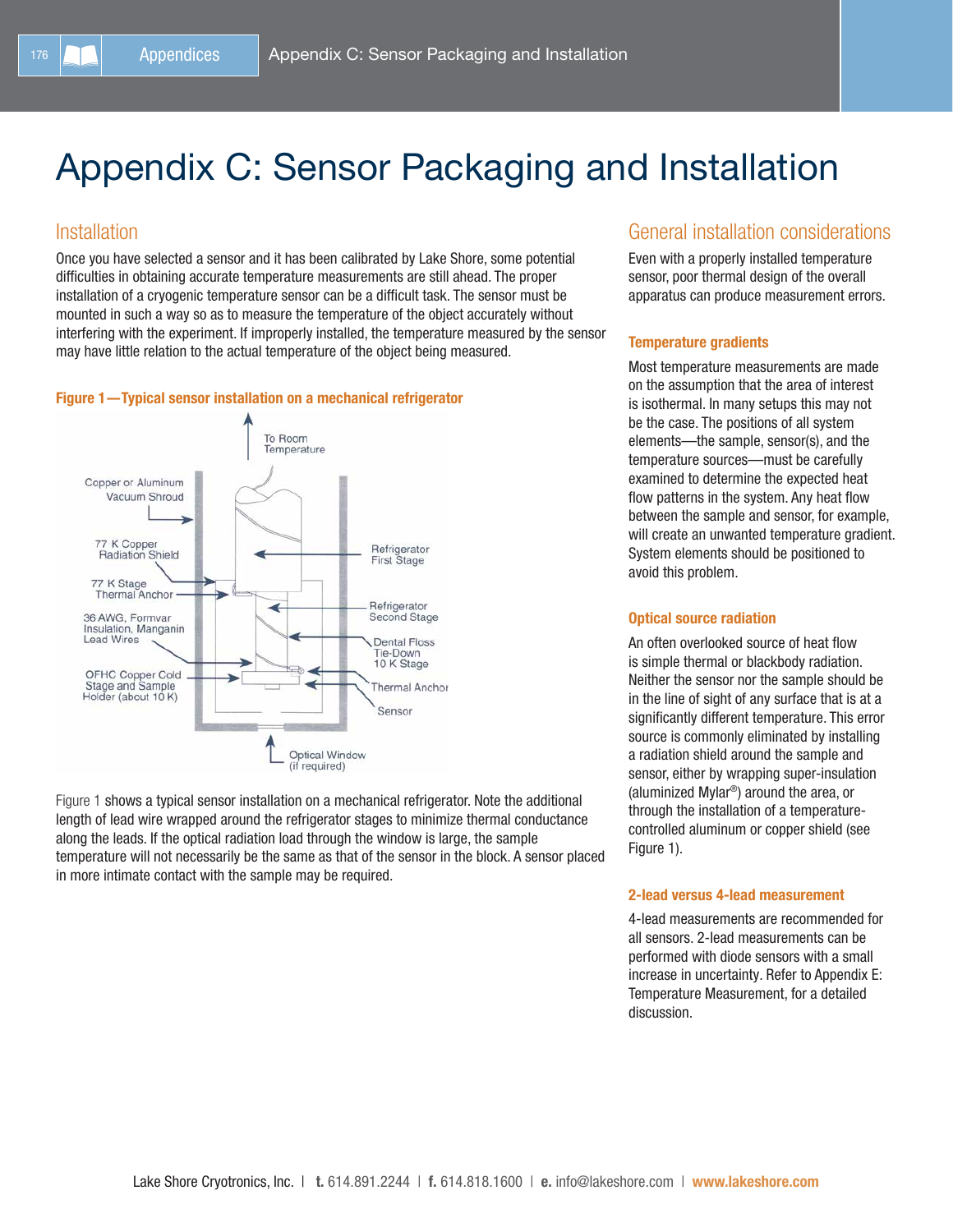#### High temperature effects

Below room temperature, the primary effect of using dissimilar materials bonded together in sensing elements or packages is stressinduced by different expansion coefficients. Above room temperature, additional problems can occur. Alloying, diffusion (Kirkendahl voids), chemical reactions, and corrosion (especially in the presence of moisture and chlorine) accelerate as the temperature increases. These factors can cause catastrophic failure with time, or a shift in the sensor calibration. Completely accurate de-rating data for all situations that could be encountered is impossible to compile.

#### Conduction (lead attachment)

Another source of heat flow that is often neglected is conduction through the electrical leads that run between the sensor and the ambient environment. 32- or 36-gauge, low thermal conductivity wire such as phosphor bronze or manganin is used to alleviate this problem. These leads must also be thermally anchored at several successive temperature points between ambient temperature and the sensor. Performing a 4-lead measurement will overcome the high lead resistance.

The physical mounting of the leads of a sensor is as important as the mounting of the sensor itself. Thermal contact to the active element in a cryogenic sensor occurs both through the sensor body and the electrical leads. In fact, for some sensors (e.g., germanium resistance thermometers) the primary thermal contact is through the leads. For accurate temperature readings, the sensor and its leads must be anchored so they are at the same temperature as the sample being measured. Table 1 shows typical heat sinking lengths.

Table 1—Wire heat-sinking length required to thermally anchor to a heat sink at temperature T to bring the temperature of the wire to within 1 mK of  $T_{lower}$ 

|                 |                      |               | Heat-sinking length (mm) for wire sizes |                                     |                                     |                                     |
|-----------------|----------------------|---------------|-----------------------------------------|-------------------------------------|-------------------------------------|-------------------------------------|
|                 | <b>Tupper</b><br>(K) | Tlower<br>(K) | $0.21$ mm <sup>2</sup> (24)<br>AWG)     | $0.032$ mm <sup>2</sup><br>(32 AWG) | $0.013$ mm <sup>2</sup><br>(36 AWG) | $0.005$ mm <sup>2</sup><br>(40 AWG) |
| Copper          | 300                  | 80            | 160                                     | 57                                  | 33                                  | 19                                  |
|                 | 300                  | 4             | 688                                     | 233                                 | 138                                 | 80                                  |
| Phosphor bronze | 300                  | 80            | 32                                      | 11                                  | 6                                   | 4                                   |
|                 | 300                  | 4             | 38                                      | 13                                  |                                     | 4                                   |
| Manganin        | 300                  | 80            | 21                                      | 4                                   | 4                                   | 2                                   |
|                 | 300                  | 4             | 20                                      |                                     | 4                                   | $\overline{2}$                      |
| 304 SS          | 300                  | 80            | 17                                      | 6                                   | 3                                   | $\overline{2}$                      |
|                 | 300                  | 4             | 14                                      | 5                                   | 3                                   | 2                                   |

Note: values are calculated assuming wires are in a vacuum environment, and the thermal conductivity of the adhesive is given by the fit to the thermal conductivity of VGE-7031 varnish

There are a number of ways in which sensor leads can be properly anchored, with the choice usually determined by the needs and constraints of the particular application. Longer leads may be wound directly around a sensor adaptor or another anchor adjacent to the sample and varnished into place. The varnish serves two purposes: it physically holds the leads in place, and it increases the contact surface area between the wire and the sample, or sample holder. VGE-7031 varnish is widely used as a low-temperature adhesive and can be easily removed with methanol. As long as the leads are electrically insulated with an enamel-type coating, such as Formvar® (see caution note) or polyimide, the varnished-down leads provide a suitable thermal anchor (thermal short) to their surroundings. Leads with heavy insulation, such as Teflon®, minimize the potential for making a thermal short to the surroundings, resulting in more thermal conduction down the leads into the sensing element. Resulting temperature measurement errors can be significant.

#### TIP: maintain electrical isolation

To maintain good electrical isolation over many thermal cycles, a single layer of cigarette paper can be varnished to the thermal anchor first, and the wire then wound over the paper and varnished down. The actual sensor leads are then soldered to this thermally anchored lead wire after the sensor body is mounted. For a more permanent installation, replace the VGE-7031 varnish with a suitable epoxy such as Stycast® 2850-FT.

#### Caution: varnish can cause crazing of Formvar® insulation.

One can make a separate thermal anchor to which the thermometer leads are attached. A typical technique for producing a physically compact anchor uses small gauge wire (32 AWG) insulated with Formvar®, polyimide, or a similar coating. The wire is wound around the sample in a bifilar manner or onto a separate bobbin and bonded with varnish. For most applications, a bonded length of 5 cm to 10 cm provides a sufficient thermal anchor unless poor practices elsewhere in the system permit excessive heat leaks down the leads. Copper wire may require several meters for heat sinking.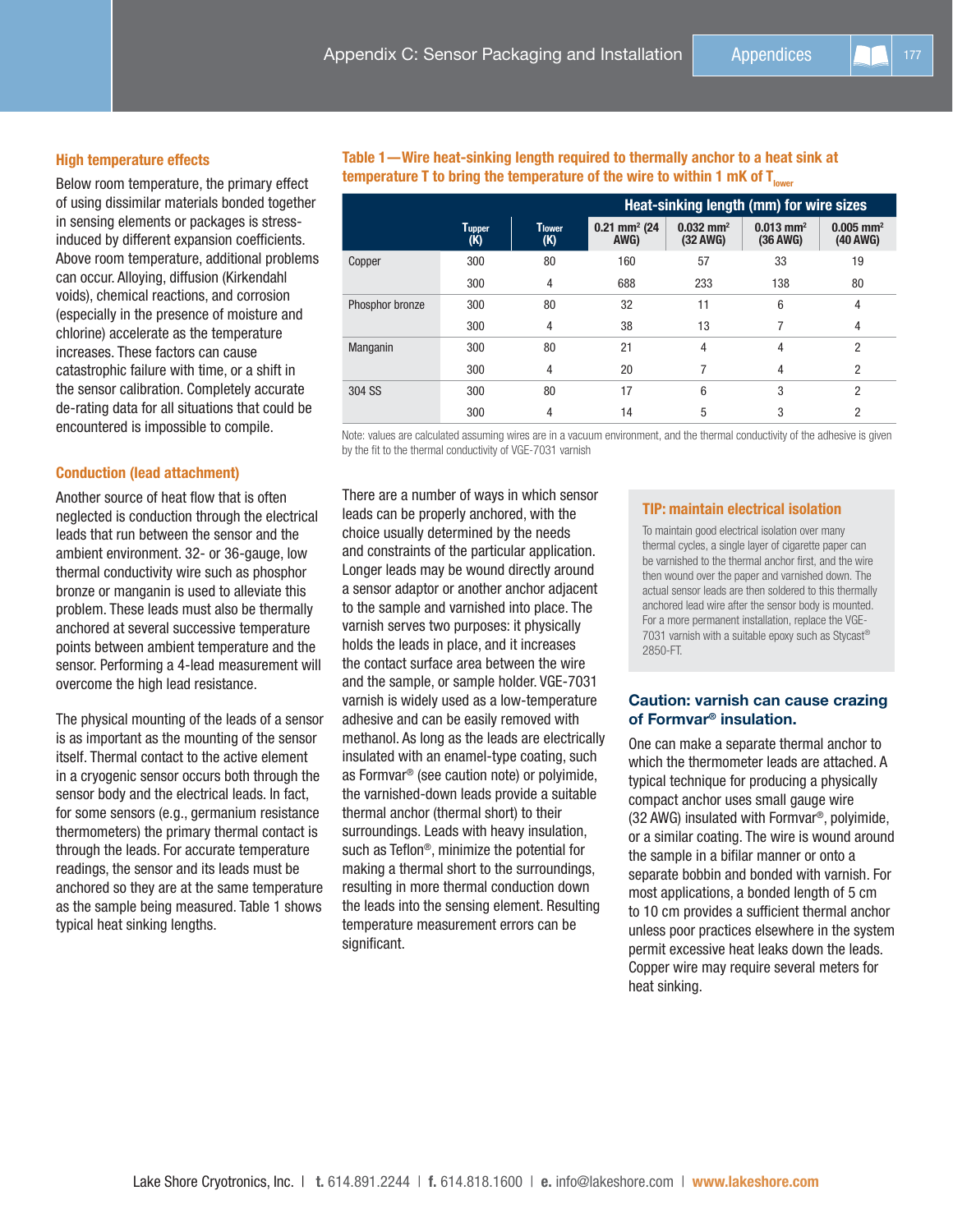#### What you may need:

#### Wire

- $\checkmark$  Phosphor bronze
- Manganin
- $\checkmark$  Nichrome
- Copper Constantan
- $\checkmark$  Stainless steel coaxial cable

#### **Solders**

- 60/40 lead/tin
- $\checkmark$  90/10 lead/tin
- V Silver<br>V Ostalle
- Ostalloy® 158 (Wood's metal) Indium-silver
- $\checkmark$  Indium

Fluxes RMA Keep Clean flux Stay Clean flux Stay Silv® flux

## Insulating materials

- **Ceramics** Masking tape Polyester tape Kapton® films Teflon® tape Heat shrink tubing G-10 Mylar® (polyester film) Fiberglass sleeving
- $\checkmark$  Epoxies
- VGE-7031 varnish
- $\checkmark$  Stycast® 2850 FT epoxy Cigarette paper
- $\checkmark$  Greases (Apiezon® N & H)

#### Conducting materials

- $\checkmark$  Silver filled epoxy Silver conductive paint
- Indium foil

#### **Fasteners**

- Dental floss  $\checkmark$  Clamps
- Screws/bolts  $\checkmark$  VGE-7031 varnish
- $\checkmark$  Stycast® 2850 FT epoxy

#### Heat sinking

- $\checkmark$  Copper bobbins
- $\checkmark$  Metallized ceramic chips

#### Other accessories

- $\checkmark$  Vacuum feedthroughs
- $\checkmark$  Cartridge heaters
- $\checkmark$  Lake Shore stocks these accessories as a convenience to our customers

### Cryogenic accessories for installation

#### Cryogenic wire

Cryogenic wire is different from normal wire due to its low thermal conductivity and high electrical resistivity. The most common types of cryogenic wire are phosphor bronze and manganin. Phosphor bronze is a nonmagnetic copper alloy. Manganin wire has a lower thermal conductivity (a factor of about  $\frac{1}{3}$ ) and higher resistivity compared to phosphor bronze wire. Both are readily available in small gauges ranging from 32 to 42 AWG. Either polyimide or polyvinyl formal (Formvar®) is used to insulate the wires. The polyimide is a resin with a 220 °C thermal rating. It has exceptional resistance to chemical solvents and toxic heat. It also is unaffected by exposure to varnish solvent. Formvar® is a vinyl acetate resin rated at 105 °C. It has excellent mechanical properties such as abrasion resistance and flexibility. The film will withstand excessive elongation without rupture when stressed during winding. Formvar® has a tendency to craze upon contact with solvents such as toluol, naptha, and xylol. It should be given an annealing preheat prior to varnish application. The Formvar® insulation can be removed mechanically or chemically during terminal preparation.

Phosphor bronze wire is readily available in multifilar form with 2 or 4 wires. In bifilar form, the wires are twisted to minimize noise pickup. In quadfilar form, the wires are either straight or 2 twisted pairs twisted together. The latter form is most useful for standard 4-lead measurements. The wires are bonded together for ease in heat sinking while the twisting helps minimize noise pickup. Straight Quad-Lead™ wire can be bonded together with the help of VGE-7031 varnish. The bonding agent is soluble in alcohol.

Other types of common cryogenic wires include nichrome wire, which has a very high electrical resistivity making it excellent for heater windings. Ultra miniature flexible coaxial cables with 304 stainless steel or copper conductors are available for providing shielded leads when necessary. For low resistance, heavy duty lead wires and multifilar silver-plated twisted copper wire are available. Constantan wire is another copper alloy having just a little more copper content than manganin. As such, its resistivity is a little lower, while its thermal conductivity is a little higher. Evanohm<sup>®</sup> wire is a very high resistivity wire (about 5 times the resistivity of nichrome) with very small temperature dependence. This wire is also excellent for heater windings.

#### TIP: Making your own ribbon cable—ease of handling

Two nails should be hammered into a piece of wood at a distance of just over half the needed lead length. The wire is wrapped continuously from one nail to the other. With a rubber or plastic glove, apply a thin coating of VGE-7031 varnish along the entire length of the wires and allow to dry. Then the cable can be cut for full length. (Remember that the solvents in VGE-7031 varnish will attack Formvar<sup>®</sup> insulation.)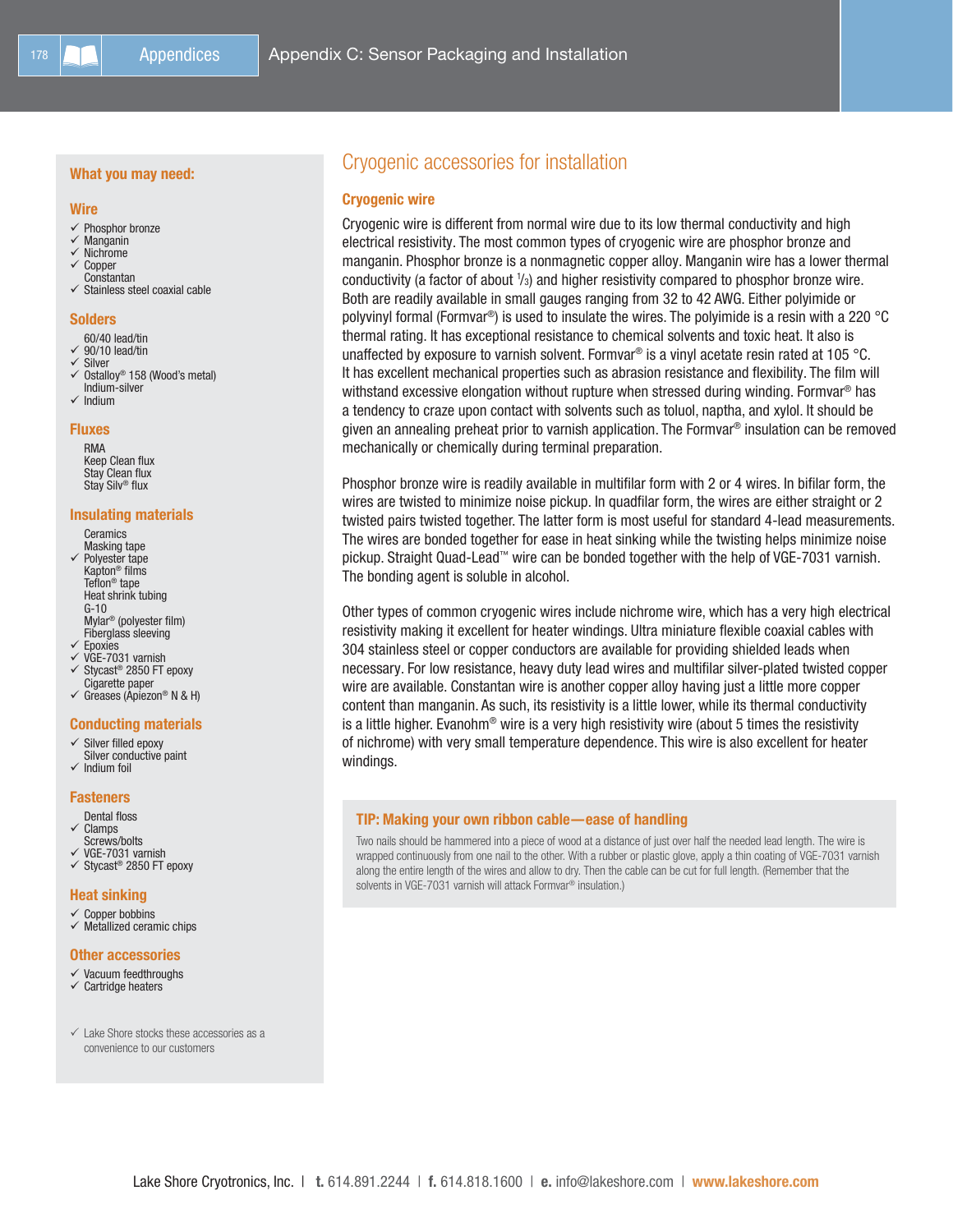#### Solders and fluxes

The most common electrical connections are solder joints. There are a number of solder compounds available such as 60/40 tin/lead, silver, Wood's metal, cadmium/tin, and indium. They have varying melting points, and the melting points sometimes determine the upper temperature limit for a sensor. Care should be taken when using these solders, as the fumes are toxic. Also, many of these solders become superconducting at lower temperatures. The transition temperature should be checked if this could affect your experiment. (Read on to the fasteners section for more comments on solders.)

There are a number of fluxes that are used with these solders. Rosin Mildly Activated (RMA) soldering flux is an electronic grade rosin flux typically used for soldering wires to temperature sensors. Keep Clean flux is a mild acid flux used when RMA flux is not effective. It is strong enough to clean the oxidation off the surface and the solder to promote a good joint. It is very useful in situations where joints are repeatedly made and broken. Stay Clean flux is a corrosive acid flux used when neither of the above are useful. It is commonly used with stainless steel and platinum. Due to its highly corrosive nature, it must be cleaned off with methanol or water or it will continue to corrode the material. Stay Silv® flux is a high temperature flux for use with high temperature solders such as silver solder. It is not useful on aluminum, magnesium, or titanium.

It is often difficult to make electrical connection to many of the materials used for electrical leads in cryogenic applications. These lead materials include Kovar, copper, gold, phosphor bronze, manganin, constantan, platinum, stainless steel, and nichrome. Soldering these materials can be problematic. The small diameter wire complicates the problem by making it difficult to heat the wire uniformly, allowing the solder to flow. Choosing a proper flux and solder for the wire is crucial to making a reliable electrical connection with minimal effort.

Most of the sensors shipped by Lake Shore have undergone testing to ensure proper operation. Their electrical leads have been tinned. For these sensors, a standard electronic grade RMA flux is appropriate. This flux is also appropriate for Kovar, gold, and copper leads that have not been tinned. For other wire types, a more corrosive acid flux is needed. Stay Clean flux is recommended for untinned wire consisting of constantan, manganin, phosphor bronze, platinum, nichrome, or stainless steel.

#### Note: Care must be taken to thoroughly clean the residual Stay Clean flux off with water or methanol after use to prevent further corrosion.

Typically, standard 60/40 Sn/Pb solder can be used for applications ranging from 0.05 K to 350 K (liquidus point of 461 K and solidus point 456 K). This solder can be used with any of the above material types after tinning. If the application requires a higher temperature, then use 90/10 Pb/Sn solder (liquidus point of 575 K and solidus point 548 K). For very high temperatures up to 800 K, use Stay Silv® flux with cadmium-free silver solder (liquidus point of 922 K; solidus point of 891 K).

#### Insulating materials

When installing electrical leads at low temperatures, it is important to know what insulation materials can be used. Insulating materials that work well at cryogenic temperatures include ceramics, temporary masking tape, polyester film tape, Kapton® film, Teflon® tape and tubing, G-10, Mylar®, epoxies, varnishes, cigarette paper (used under VGE-7031 varnish), and greases.

The most common varnish for cryogenic work is VGE-7031 varnish. It has good chemical resistance, bonds to a variety of materials and has a fast tack time. It may be air-dried or baked. VGE-7031 varnish is compatible with cotton, Dacron® polyester fiber, nylon, glass tapes, laminates, Mylar® polyester film, mica products, polyester products, vinyl products, wire enamels, paints, rayon, plastics, and metals. The solvents in VGE-7031 varnish will attack Formvar® insulation, causing it to craze, but in most cases this will not be a problem after drying thoroughly.

Stycast® 2850FT and GT are composed of a black epoxy resin, filled with silica powder to give them a lower thermal expansion coefficient. The FT is roughly matched to copper, while the GT is roughly matched to brass. The result is a material that is very strong, adheres well to metals, and tolerates brief exposure up to 200 °C for soldering. The drawbacks are that it is essentially unmachinable, has a non-negligible magnetic susceptibility and a temperature-dependent dielectric constant at low temperatures, and is somewhat permeable to helium at room temperature.

Another useful insulator is Kapton® tape. It is a polyimide tape with a thin coating of Teflon® FEP on either or both sides of the film to provide adhesion. The principal advantages of this severed tape insulation is its uniform, pinhole free covering and thermal stability for continuous use up to 240 °C. It has exceptional cut-through resistance under extreme temperature and pressure conditions. This Kapton® insulation offers excellent moisture protection and, because it is smooth and thin, has a space advantage over glass, Dacron® glass, paper, and fiber-over-film constructions. It is compatible with all standard varnishes, and is highly resistant to solvent attack.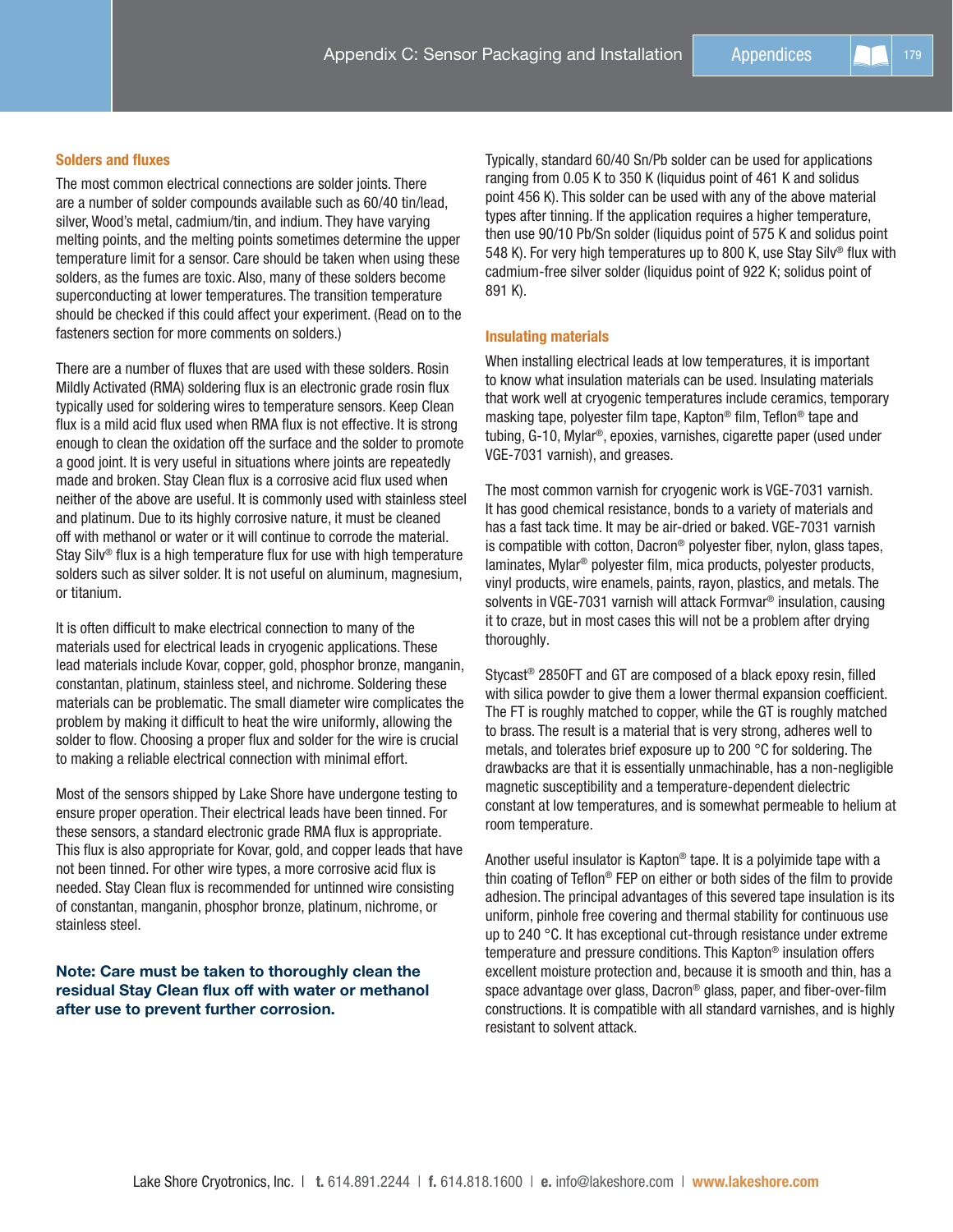#### Conducting materials

Sometimes it is desired to make electrical contact between materials. The solders previously mentioned are electrically conducting, as are certain epoxies (silver-filled) and silver conductive paint.

#### **Fasteners**

A variety of materials are suitable for fastening sensors at low temperatures. These include dental floss (Dacron® fiber), screws, bolts, pins, springs, tape, pastes, solders, epoxies, and varnishes. You must consider coefficients of linear expansion when deciding upon a mounting scheme. If linear expansion coefficients are too mismatched, mountings will simply come loose, or in the worst case, damage the mounting surface or the sensor. Expansion coefficients should never differ by more than a factor of 3 between two materials being bonded together. Greases such as Apiezon™ N grease, H grease, and Cry-Con® grease can be used to increase the surface area of contact between a sensor and the mounting surface. VGE-7031 varnish accomplishes the same purpose, as does Stycast® 2850. Mounting the sensor with Stycast® is more permanent.

If the Stycast® is being used with diodes, the user should be aware that stress on the diode package can cause piezoresistive shifts in the calibration curve. In extreme cases, (e.g., by using hard solder between the SD package and copper), the package can crack. The best joint in almost all cases is made by pure indium, which remains malleable at all temperatures. The exceptions are for service temperatures over 125 °C or where strength is paramount. Indium can also corrode rapidly in the presence of moisture under thermal cycling conditions.

#### TIP: Where to buy flux & solder

RMA flux is available from most electronics supply stores as well as Kester Solder, 515 E. Touhy Avenue, Des Plaines, IL 60018

60/40 Sn/Pb solder is also available from most electronics supply stores both with and without RMA flux.

Stay Clean soldering flux, Stay Silv® white brazing flux, and cadmium-free silver solder are available from J. W. Harris Company, Inc., 10930 Deerfield Road, Cincinnati, OH 45242

### SD package installation

Three aspects of using a cryogenic temperature sensor are critical to its optimum performance. The first involves the proper mounting of the sensor package; the second relates the proper joining of sensor lead wires and connecting wires; the final concern is the thermal anchoring of the lead wires. Although the sequence in which these areas should be addressed is not fixed, all elements covered under each aspect should be adhered to for maximum operating capabilities of the sensor.

#### Sensor mounting

- 1. The mounting area should be prepared and cleaned with a solvent such as acetone followed by an isopropyl alcohol rinse. Allow time for the solvents to evaporate before sensor mounting.
- 2. The list below provides brief instructions on mounting a sensor using a number of different methods. The constraints of your application should dictate the most appropriate mounting method to follow.

Mechanical—The preferred method for mechanically mounting an SD sensor is using the Lake Shore spring loaded clamp. This clamp should be ordered at the time the sensor is ordered (-CO suffix on sensor part number). The clamp holds the SD sensor in contact with the surface and also allows the sensor to be changed or replaced easily. A thin layer of Apiezon® N Grease (0.055 mm) or a flat 100% indium preform should be used between the sensor and mounting surface to enhance thermal contact. The spring keeps the sensor from getting crushed.

Indium solder (100% In)—A low wattage heat source should be used, as the sensor temperature must never exceed 200 °C (147 °C for Cernox™). The mounting surface and sensor should be tinned with a rosin flux (RMA is recommended) prior to mounting the sensor. A thin, uniform layer of indium solder should be the goal. Clean both the sensor and mounting surface of residual flux using rosin residue remover. Once the surface area is dry, reheat the mounting surface to the melting point of the solder (156 °C). Press the sensor into position and allow it to warm to the melting point of the solder. Remove the heat source and allow sufficient time for the solder to solidify (typically 2 to 3 seconds) before removing it.

Apiezon® N grease—This is best used as a thermal conductor when the sensor is mounted in a hole or recess, and when the sensor is intended to be removed. The sensor should be surrounded with thermal grease and placed into the mounting position. When the temperature is lowered, the thermal grease will harden, giving good support and thermal contact.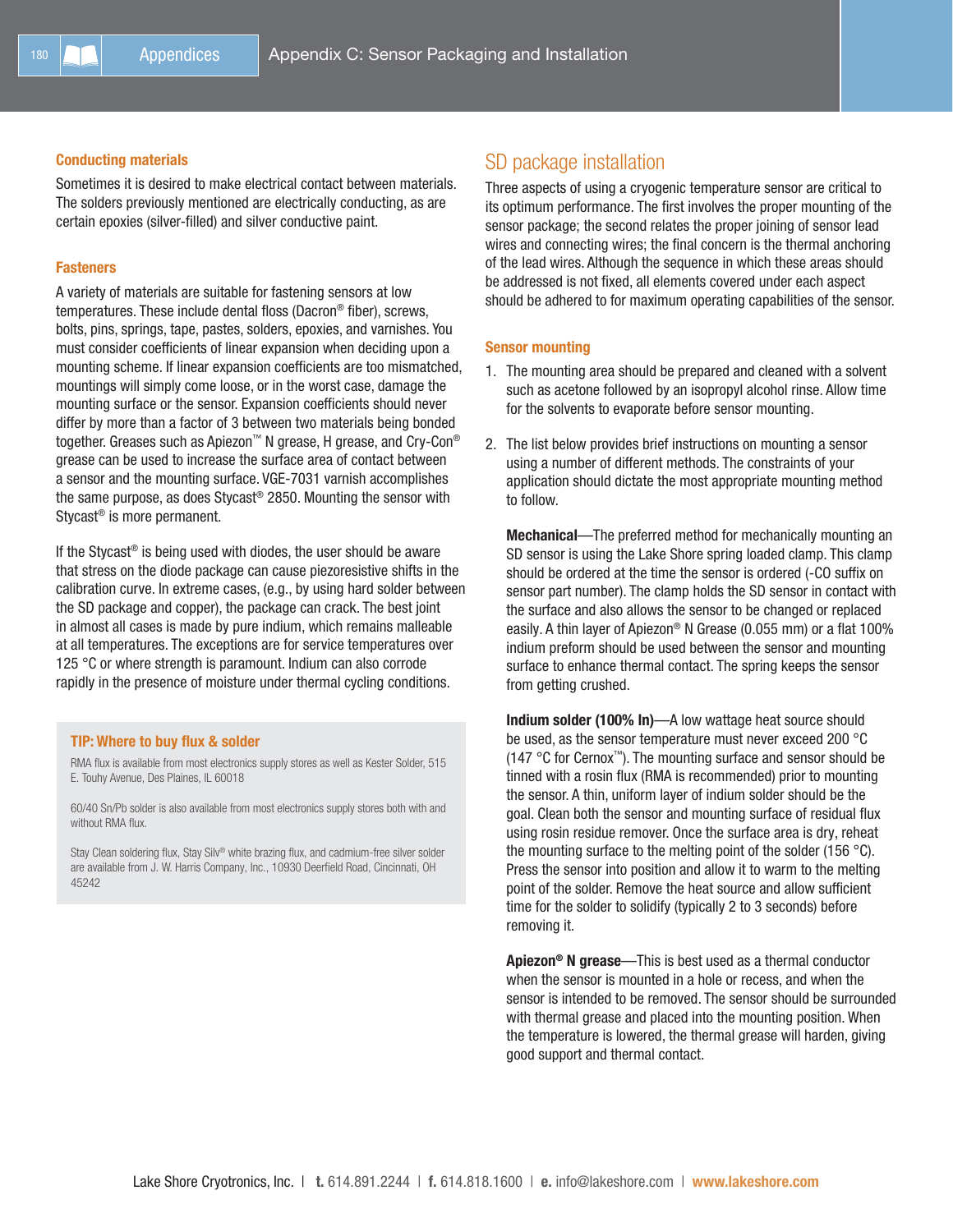



Figure 2 – SD Package **Figure 3 – 2-Lead versus 4-Lead Measurements** 

#### Lead attachment

1. Although the SD sensor package (Figure 2) is a 2-lead device, measurements should preferably be made using a 4-wire configuration to avoid uncertainties associated with lead resistance.

2-lead measurement scheme—The leads used to measure the voltage are also the current carrying leads. The resulting voltage measured at the instrument is the sum of the temperature sensor voltage and the voltage drop across the 2 leads (see Figure 3).

4-lead measurement scheme—The current is confined to one pair of current leads with the sensor voltage measured across the voltage leads (see Figure 3).

- 2. Lead polarity: for the silicon diode and for the GaAlAs diode, when viewed with the base down (the base is the largest flat surface) and the leads toward the observer, the positive lead (anode) is on the right and the negative (cathode) is on the left. For Cernox™ there is no polarity.
- 3. Strip the insulation from the connecting wires by scraping delicately with a razor blade, fine sand paper, or steel wool. Phosphor bronze or manganin wire, in sizes 32 or 36 AWG, is commonly used as the connecting lead wire. These wires have low thermal conductivity and high resistivity, which help minimize the heat flow through the leads. Typical wire insulation is polyvinyl formal (Formvar®) or polyimide (ML). Formvar® insulation has better mechanical properties such as abrasion resistance and flexibility. Polyimide insulation has better resistance to chemical solvents, heat, and radiation.
- 4. Prepare the connecting wire ends with an RMA (rosin mildly active) soldering flux, and tin them with a minimal amount of 60% Sn 40% Pb solder. Use a low wattage soldering iron which does not exceed 200 °C.
- 5. Clean off residual flux with rosin residue remover. The sensor leads can be prepared in an identical manner.
- 6. Join one sensor lead with two of the connector wires. Apply the soldering iron to the connector wire above the joint area until the solders melt, then remove the iron. Repeat for the other set of connector wires and the other sensor lead. Heat sinking the SD sensor with a flat jaw alligator clip is good practice to eliminate heat buildup at the sensor element.
- 7. Avoid putting stress on the device leads, and leave enough slack to allow for the thermal contractions that occur during cooling which could fracture a solder joint or lead. Some epoxies and shrink-tubing can put enough stress on lead wires to break them.

VGE-7031 varnish—Prepare varnish and apply a thin layer on the mounting surface. Press the sensor firmly against the varnish during curing to ensure a thin bond layer and good thermal contact. Varnish will air-dry in 5 to 10 minutes. Sufficient time must be allowed for the solvents in the varnish to evaporate. There is a small probability of ionic shunting across the sensor during the full cure period of the varnish (typically 12 to 24 hours).

Stycast® 2850FT epoxy—Prepare epoxy and apply a thin layer on the mounting surface. Press the sensor firmly into the epoxy during curing to assure a thin bond layer and good thermal contact. Epoxy will cure in 12 hours at 25 °C or in 2 hours at 66 °C.

Note: When using an electrically conductive adhesive or solder, it is important that the excess does not "creep-up" the edges of the sensor or come in contact with the sensor leads. There is a thin braze joint around the sides of the SD package that is electrically connected to the sensing element. Contact to the sides with any electrically conductive material will cause a short.

3. Follow manufacturer's instructions for adhesive curing schedule. Never heat the sensor above 200 °C (147 °C for Cernox™).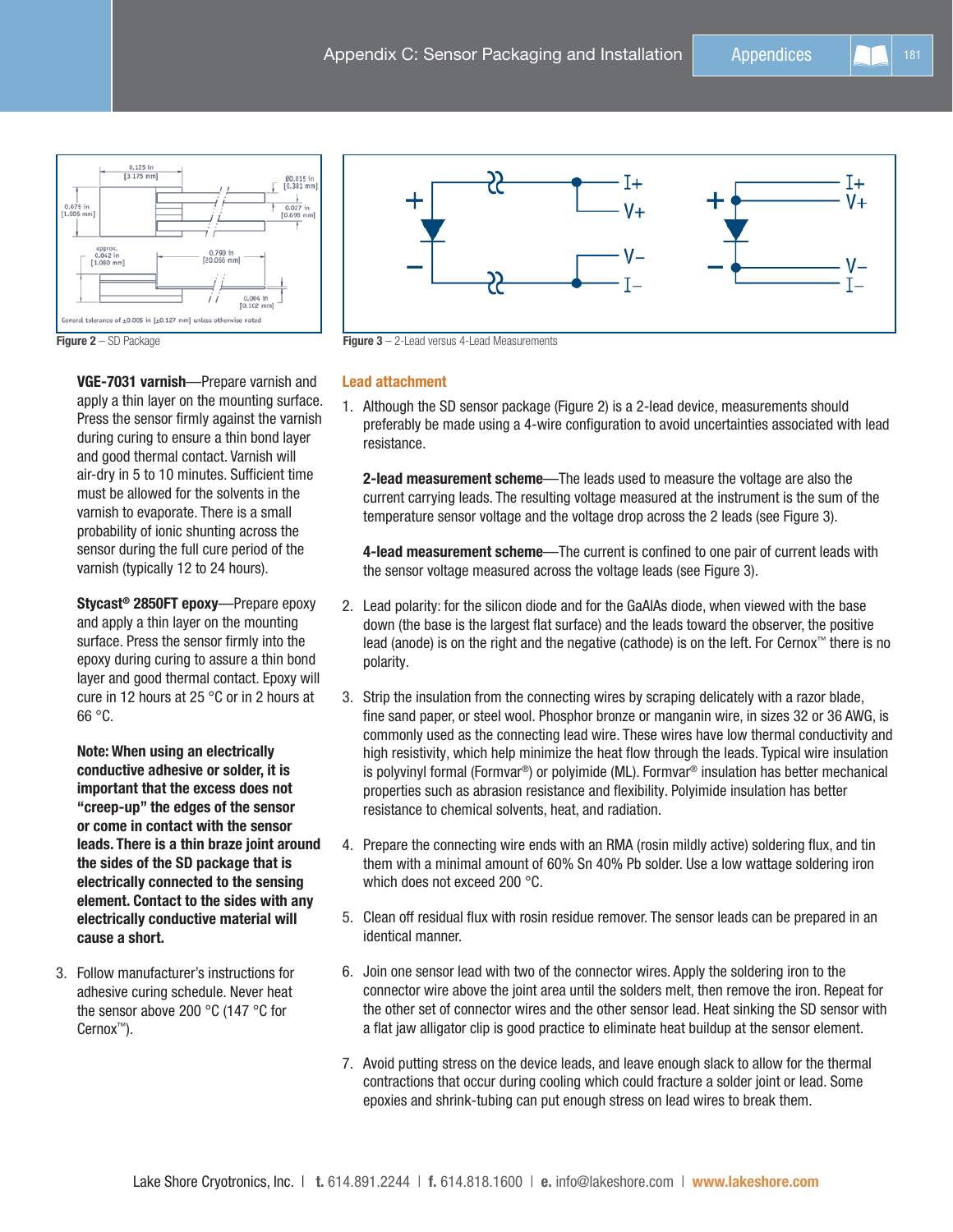#### Heat sinking/thermal anchoring

- 1. Since the area being measured is read through the base of the sensor, heat flow through the connecting leads creates less of an offset between the sensor chip and the true sample temperature than with other types of packages. However, thermal anchoring of the connecting wires is necessary to ensure that the sensor and the leads are at the same temperature as the sample.
- 2. Connecting wires should be thermally anchored at several temperatures between room temperature and cryogenic temperatures to guarantee that heat is not being conducted through the leads to the sensing element. Two different size copper bobbins are available from Lake Shore for heat sinking leads.
- 3. If connecting wires have a thin insulation such as Formvar® or polyimide, a simple thermal anchor can be made by winding the wires around a copper post, bobbin, or other thermal mass. A minimum of 5 wraps around the thermal mass should provide sufficient thermal anchoring, however, additional wraps are recommended for good measure if space permits. To maintain good electrical isolation over many thermal cycles, it is good practice to first varnish a single layer of cigarette paper to the anchored area then wrap the wire around the paper and bond in place with a thin layer of VGE-7031 varnish. Formvar® wiring insulation has a tendency to craze with the application of VGE varnish. If used, the wires cannot be disturbed until the varnish is fully cured and all solvents have evaporated (typically ≥24 hours).
- 4. A final thermal anchor at the sample itself is good practice to ensure thermal equilibrium between the sample and temperature sensor.

## CU, DI, CY, and CD package installation

Three aspects of using a cryogenic temperature sensor are critical to its optimum performance. The first involves the proper mounting of the sensor package; the second relates the proper joining of sensor lead wires and connecting wires; the final concern is the thermal anchoring of the lead wires. Although the sequence in which these areas should be addressed is not fixed, all elements covered under each aspect should be adhered to for maximum operating capabilities of the sensor.

#### Sensor mounting

The CU, DI, and CY packages (Figures 4 and 5) combine a standard SD sensor with a goldplated copper mounting bobbin. The mounting bobbin of these packages each has a hole designed for mounting with a #4-40 screw. The CD package is shown in Figure 6.

- 1. A threaded hole in your mounting surface is necessary for mounting the sensor package. The hole in the sensor package will accommodate a #4-40 screw. A brass screw is recommended due to the thermal contractions/expansions of the final assembly.
- 2. The threaded hole and surrounding surface should be cleaned with a solvent such as acetone followed by an isopropyl alcohol rinse. Allow time for the solvents to evaporate before sensor mounting.
- 3. Apply a small amount of Apiezon® N grease to the threads of the screw. To ensure good thermal contact between the sensor and mounting surface, use an indium washer/preform or a thin layer of Apiezon® N grease between the mounting surface and the sensor package. Note: An overabundance of grease will increase the thermal barrier. Keep the thickness to 0.05 mm or less.
- 4. Insert screw through sensor mounting bobbin and tighten screw firmly enough to hold sensor in place. Avoid overtightening (torque of 3 to 5 in-oz [0.2 to 0.35 N-m] should be sufficient).

#### Lead attachment

The SD sensor has been attached to the mounting bobbin and encapsulated in Stycast® epoxy. The 0.92 m (36 in) Polyimide (ML) insulated sensor leads are 36 AWG phosphor bronze wire which are thermally anchored to the bobbin. Teflon<sup>®</sup> tubing is used as a strain relief to reinforce the leads at the bobbin assembly. The difference between the CU package and the DI package is the connecting lead configuration. Standard lead configuration for the CU is a 4-lead device [red (I-), green (V-), black/dark blue (V+), clear (I+)] while standard lead configuration for the DI package is a 2-lead device  $[green = cathode (-), clear = anode (+)].$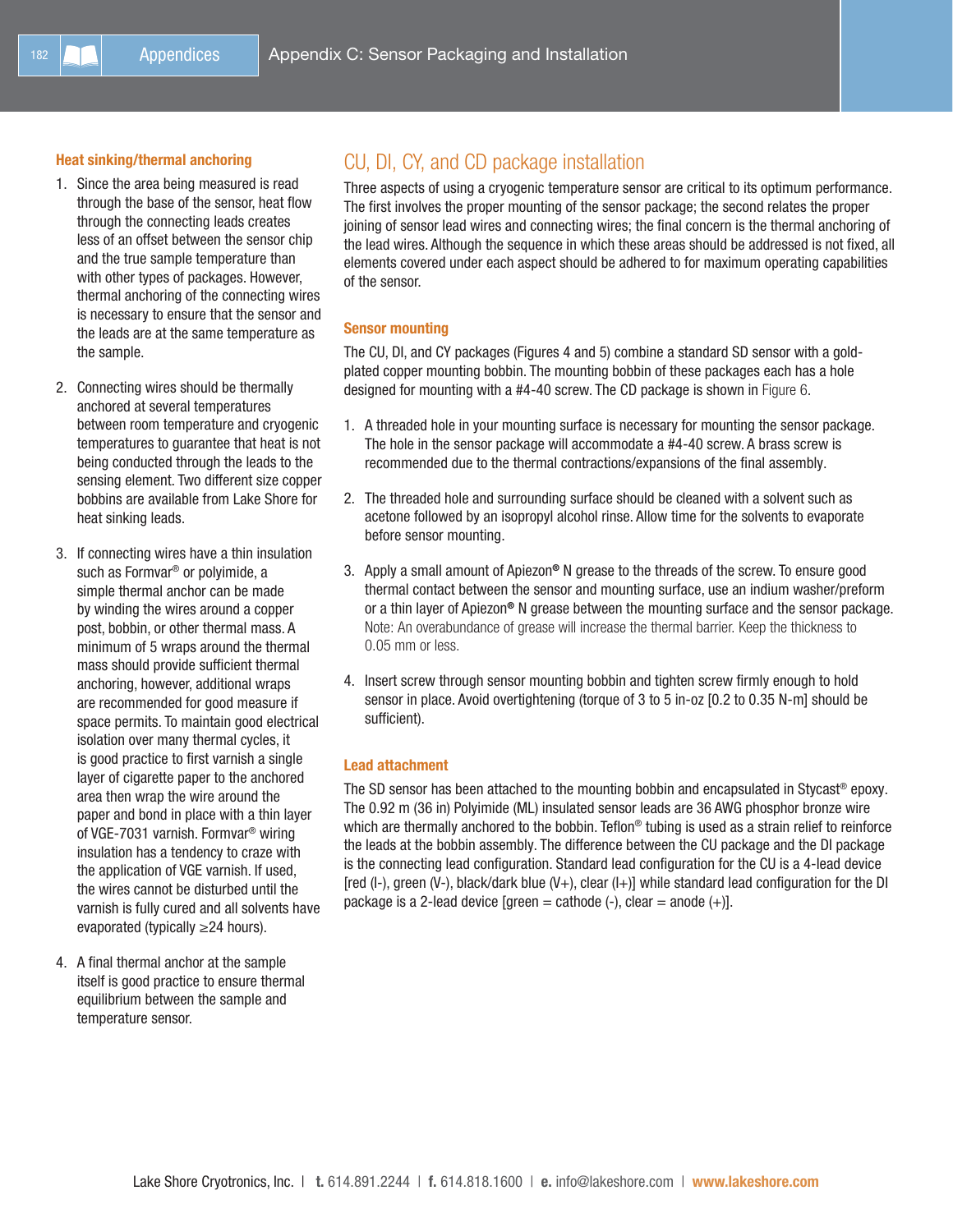Figure 4-CU & DI package







Figure 6-CD package



#### DI package—2-lead measurement scheme

The leads used to measure the voltage are also the current carrying leads. The resulting voltage measured at the instrument is the sum of the temperature sensor voltage and the voltage drop within the two current leads (see Figure 3).

#### CU package—4-lead measurement scheme

The current is confined to one pair of current leads with the sensor voltage measured across the voltage leads (see Figure 3).

Thirty-six inches of lead wire is attached during the production process. If additional connection wire is required, use the following instructions:

- 1. Prepare the sensor leads with an RMA (rosin mildly active) soldering flux, and tin them with a minimal amount of 60% Sn 40% Pb solder. Use a low wattage soldering iron that does not exceed 200 °C. Clean off residual flux with rosin residue remover.
- 2. Strip the insulation from the connecting wires by scraping delicately with a razor blade, fine sand paper, or steel wool. (Phosphor bronze or manganin wire, in sizes 32 or 36 AWG, is commonly used as the connecting lead wire. These wires have low thermal conductivity, which help minimize the heat flow through the leads. Typical wire insulation is Formvar® or Polyimide (ML). Formvar® insulation has better mechanical properties such as abrasion resistance and flexibility. Polyimide insulation has better resistance to chemical solvents and burnout.) Follow the same procedure as Step 1 for preparing connecting wires.
- 3. DI package—join one sensor lead with two of the connector wires. Apply the soldering iron above the joint area until the solders melt, then remove the iron immediately. Repeat for the other connecting wires and the other sensor lead. Insulate the joints appropriately.

CU package—identify lead polarities and apply the soldering iron above the joint area until the solders melt, then remove the iron immediately. Leave enough slack to allow for the thermal contractions that occur during cooling, which could fracture a solder joint or lead. Insulating the soldering joint is recommended to prevent shorts. Use heat shrink tubing. Teflon® and Kynar® shrink tubings are more resistant to cracking at low temperatures than polydelefin.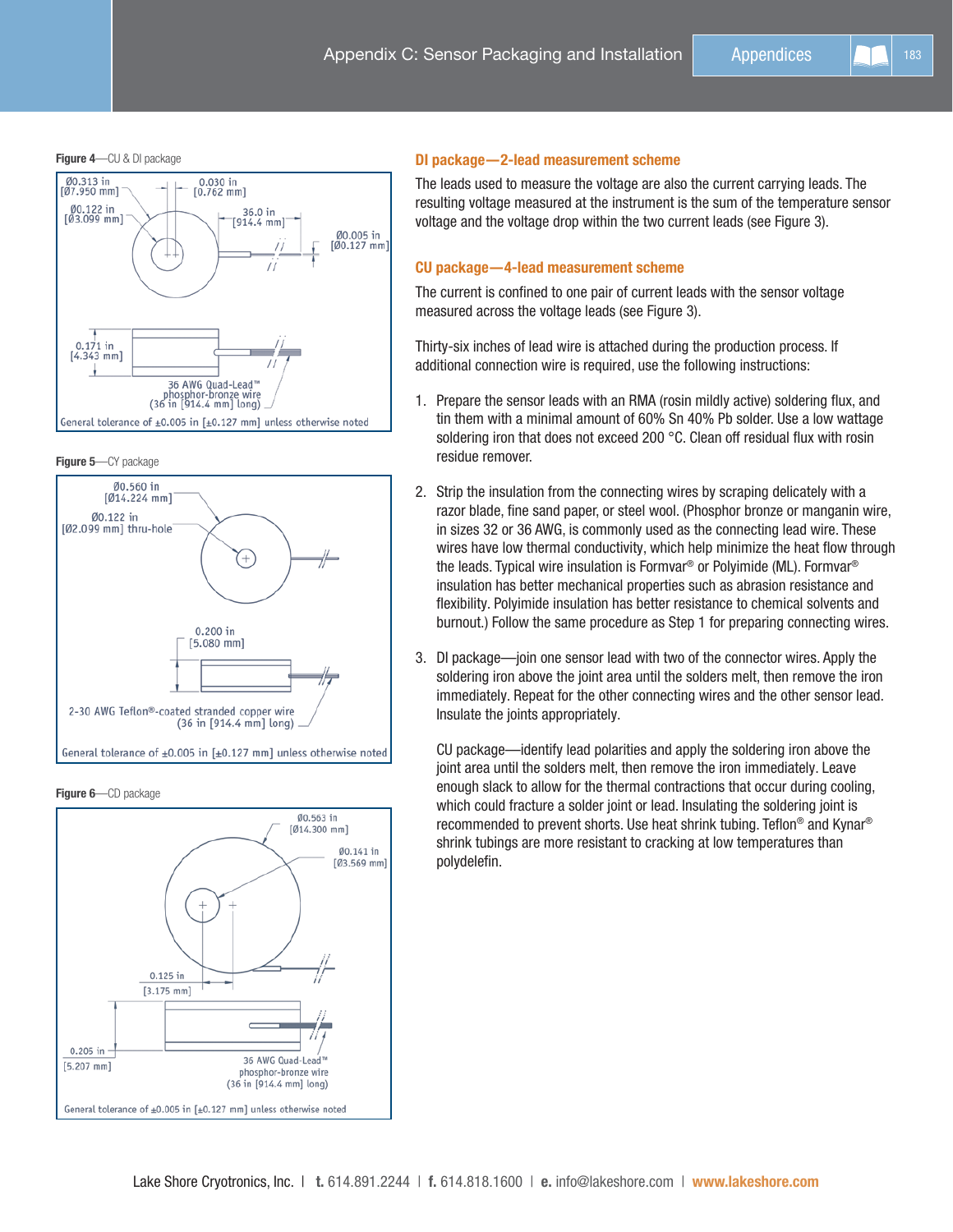#### Heat sinking/thermal anchoring

Depending on the application, sufficient heat sinking of the leads may already exist in the bobbin. Use the following procedure if additional heat sinking is recommended:

- 1. Connecting wires should be thermally anchored at several temperatures between room temperature and cryogenic temperatures to guarantee that heat is not being conducted through the leads to the sensing element.
- 2. A simple thermal anchor can be made by winding the wires around a copper post, bobbin, or other thermal mass. A minimum of 5 wraps around the thermal mass should provide sufficient thermal anchoring, however, additional wraps are recommended for good measure if space permits. To maintain good electrical isolation over many thermal cycles, it is good practice to first varnish a single layer of cigarette paper to the anchored area then wrap the wire around the paper and bond in place with a thin layer of VGE-7031 varnish. Formvar® wiring insulation has a tendency to craze with the application of VGE varnish. If used, the wires cannot be disturbed until the varnish is cured and all solvents have evaporated (typically  $\geq$  24 hours).

### Copper AA package

Three aspects of using a temperature sensor are critical to its optimum performance. The first involves the proper mounting of the sensor package; the second relates to the proper joining of sensor lead wires and connecting wires; the final concern is the thermal anchoring of the lead wires. Although the sequence in which these areas should be addressed is not fixed, all elements covered under each aspect should be adhered to for maximum operating capabilities of the sensor.

#### Sensor mounting

Shown in Figure 7, the copper AA package (or "can") is designed for mounting in a 3.2 mm (⅛ in) hole.

- 1. A hole should be drilled 3.2 mm (⅛ in) diameter by 8.5 mm (0.335 in) deep minimum for the copper can.
- 2. Surface area should be cleaned with a solvent such as acetone followed by an isopropyl alcohol rinse. Allow time for the solvents to evaporate before sensor positioning.
- 3. A small amount of Apiezon<sup>®</sup> N grease should be applied around the mounting surface and the sensor to enhance thermal contact.
- 4. Position the copper can so that it is fully submerged in the mounting hole.



Figure 7—Copper AA package with Cernox™ sensor shown. While internal connections are different for the other sensors, the overall package dimensions are the same.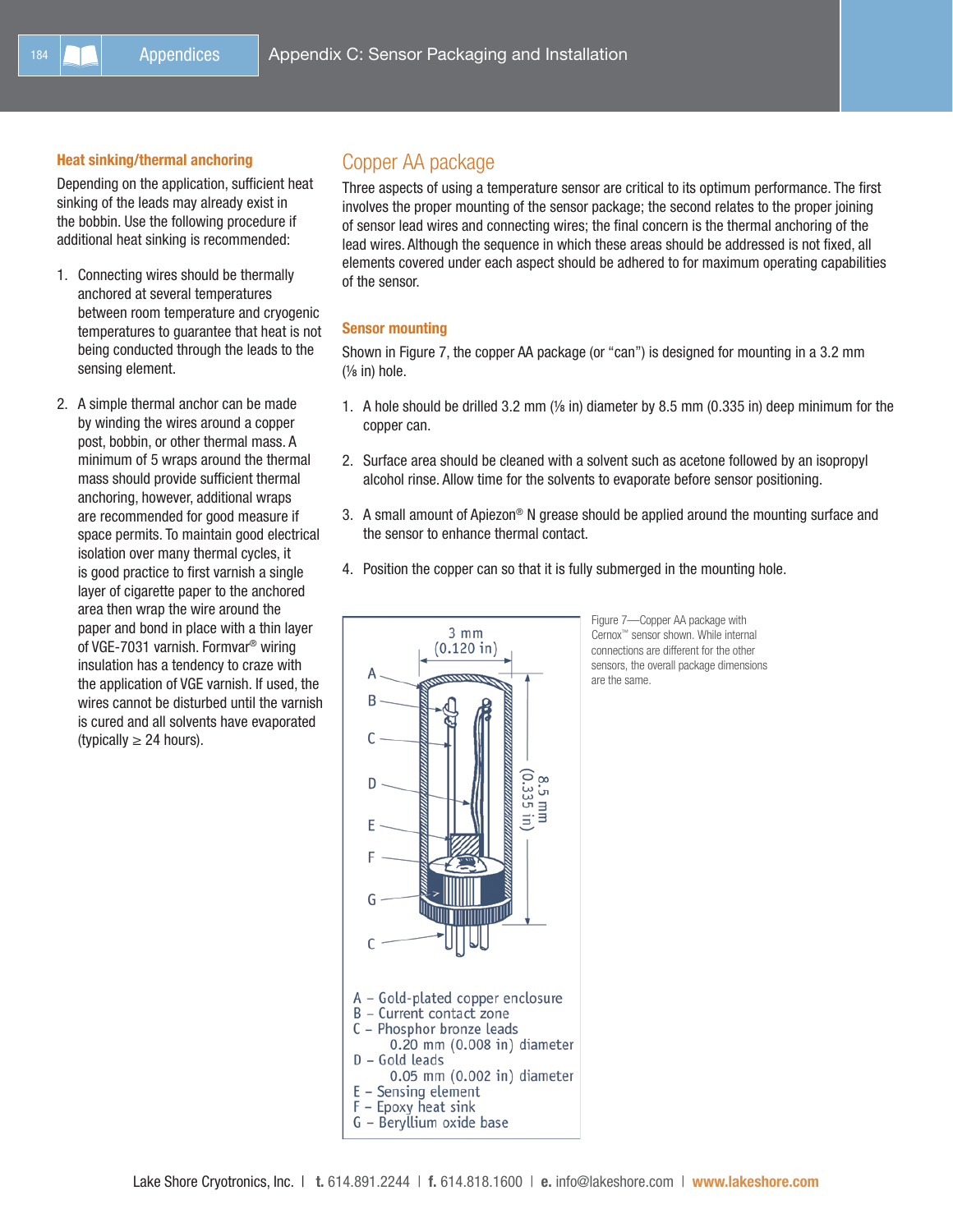#### Lead configurations

Four leads are attached with strain relief at the sensor. For Cernox™, germanium, and rhodium-iron sensors, each lead is 32 AWG (0.20 mm diameter) phosphor bronze wire, insulated with heavy build polyimide to an overall diameter of 0.24 mm (0.0095 in), 150 mm (6 in) long. For Rox™ sensors, each lead is 34 AWG (0.15 mm diameter) copper wire, insulated with heavy build polyurethane nylon to an overall diameter of 0.185 mm (0.0073 in), 15 cm (6 in) long. Thermal rating of the insulation is 220 °C. Leads are colorcoded at the base of each sensor.

#### Table 2—Key/color code

|    | $\mathsf{Rox}^{\mathsf{TM}\star}$ | Cernox <sup>™</sup> | Germanium Rhodium- | iron         |
|----|-----------------------------------|---------------------|--------------------|--------------|
| l+ |                                   | White               | White              | White        |
| V+ |                                   | White               | Yellow             | White        |
| l- |                                   | <b>Black</b>        | <b>Black</b>       | <b>Black</b> |
| V— |                                   | <b>Black</b>        | Green              | <b>Black</b> |

\* The Rox™ ruthenium oxide RTD uses the copper AA package but is a 2-lead only device. The leads have no specific polarity. While the Rox™ is built as a 2-lead device, the sensor should be operated in a 4-lead measurement scheme to eliminate errors due to lead resistance, which can be significant.

#### Extra lead attachment

If extra long leads are to be attached, then it is recommended that a 4-lead measurement scheme be used with this sensor. Attaching four connecting wires to the sensor leads is recommended. Refer to Table 2 to determine sensor lead polarity.

- 1. Prepare the sensor leads and connecting lead wires with a RMA (rosin mildly active) soldering flux, and tin them with a minimal amount of 60% Sn/40% Pb solder. Use a low wattage soldering iron that will not exceed 200 °C. Clean off residual flux with rosin residue remover. The sensing element inside the package should be protected from excessive heat by putting a heat sink clip over the package.
- 2. Strip connecting wire insulation by delicately scraping with a razor blade, fine sand paper, or steel wool. Phosphor bronze or manganin wire, in sizes 32 or 36 AWG, is commonly used as the connecting lead wire. These wires have low thermal conductivity, which helps minimize the heat flow through the leads. Typical wire insulation is polyvinyl formal (Formvar®) or Polyimide (ML). Formvar® insulation has better mechanical properties such as abrasion resistance and flexibility. Polyimide insulation has better resistance to chemical solvents and burnout.
- 3. Prepare the connecting wire ends with a RMA (rosin mildly active) soldering flux, tin them with a minimal amount of 60% Sn 40% Pb solder. Use a low wattage soldering iron that will not exceed 200 °C.
- 4. Clean off residual flux with rosin residue remover. The sensor lead can be prepared in an identical manner.
- 5. Attach one sensor lead with the connector wire and apply the soldering iron above the joint area until the solders melt, then remove the iron immediately. Repeat for the other set of connector wires and the other sensor lead.
- 6. Avoid putting stress on the device leads and leave enough slack to allow for the thermal contractions that occur during cooling that could fracture a solder joint or lead. This can be achieved with heat shrink tubing.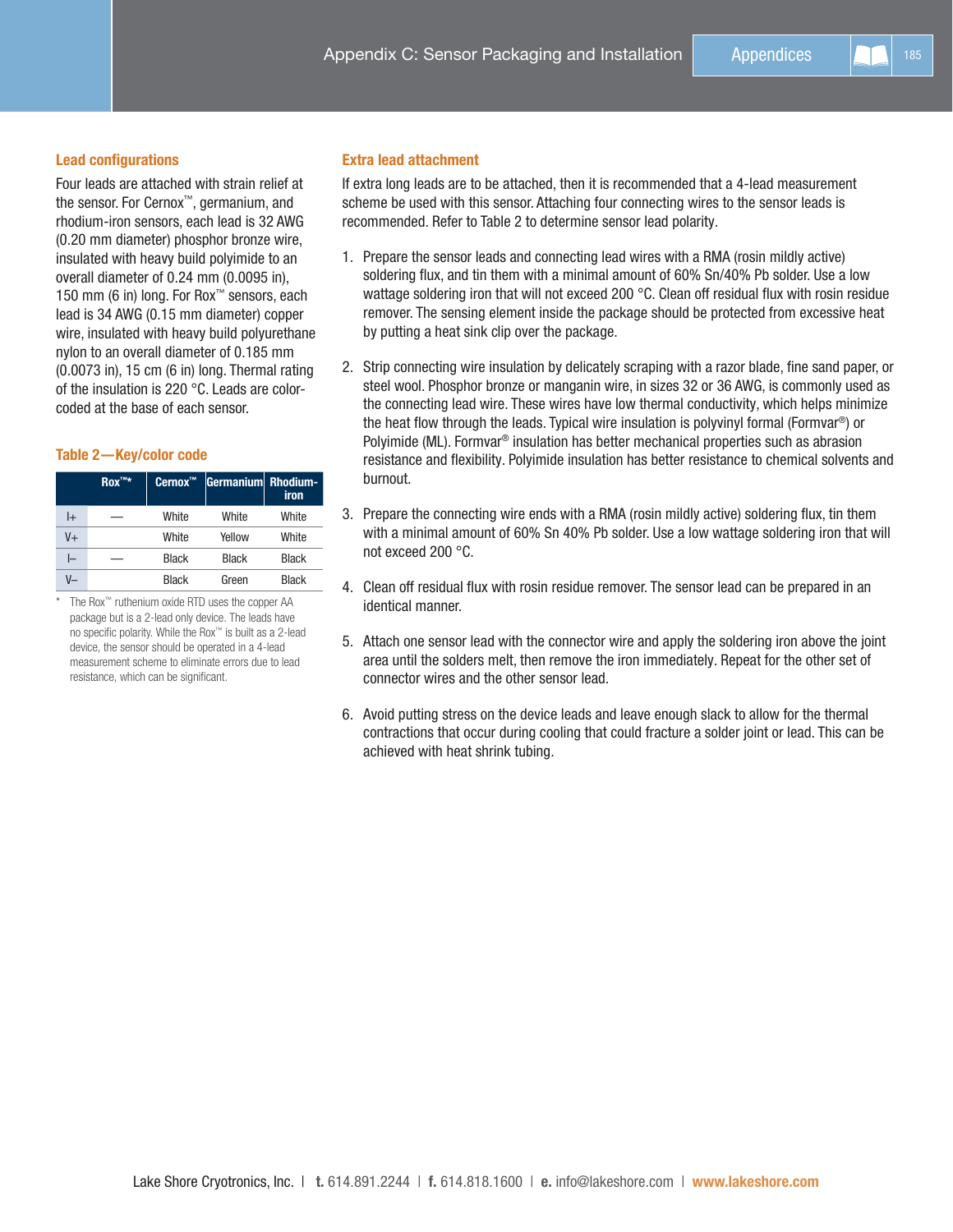#### Heat sinking/thermal anchoring

- 1. Since the heat flow through the connecting leads can create an offset between the sensor substrate and the true sample temperature, thermal anchoring of the connecting wires is necessary to assure that the sensor and the leads are at the same temperature as the sample.
- 2. Connecting wires should be thermally anchored at several temperatures between room temperature and cryogenic temperatures to guarantee that heat is not being conducted through the leads to the sensing element.
- 3. If the connecting leads have a thin insulation such as Formvar® or polyimide, a simple thermal anchor can be made by winding the wires around a copper post, bobbin, or other thermal mass. A minimum of 5 wraps around the thermal mass should provide enough of an anchor, however, additional wraps are recommended for good measure if space permits. To maintain good electrical isolation over many thermal cycles, it is good practice to first varnish a single layer of cigarette paper to the anchored area, then wrap the wire around the paper and bond in place with a thin layer of VGE-7031 varnish. Formvar® wiring insulation has a tendency to craze with the application of VGE varnish. Once VGE varnish is applied, the wires cannot be disturbed until all solvents have evaporated and the varnish has fully cured (typically 12 to 24 hours).
- 4. A final thermal anchor at the sample itself is a good practice to ensure thermal equilibrium between the sample and temperature sensor.

### Bare chip installation

#### General comments

All of the possible permutations for mounting the chips have not been thoroughly tested. Also, in order to avoid possible adverse effects on stability and thermal mass, heat capacity thermal response times, etc., chips also are not protected by a coating over the active film. The customer must therefore assume some risk of damaging the chips during installation. The sensor and contact films on the Cernox™ chips, however, are refractory materials and difficult to scratch. The material presented below includes the best techniques we know to help assure the successful application of unencapsulated chips.

- a. Use good fine-point tweezers. Grasp the chip by the edges at one end (at a contact pad end, if possible). This way, if the tweezers should scrape across the chip, the resistor will not be damaged. Alternately, the wires may be grasped with fingers or tweezers. In the latter case, the operator must develop a very light touch so the wires are not cut or damaged.
- b. If it is necessary to apply pressure to the chip, do so with a cotton swab over the contact area, or with harder objects only outside the patterned area. Do not rub the chip.
- c. Some dirt particles will not hurt the sensor reading, but conducting particles and moisture may, especially if halogen (e.g., chlorine, etc.) contaminants are present. If it is deemed necessary to clean the chips, place a few into a watch glass and rinse with appropriate solvents. (A watch glass is used because it has a curved surface and the sensor will touch only at its corners. It also has a shallow sloped surface, and the rinse liquids can be easily decanted.) Finish with a rinse of pure isopropyl alcohol. Decant the liquid and dry under a light bulb ( $\approx$ 50 °C). For chips with leads, hold the sensor by the leads and immerse it in isopropyl alcohol for a few seconds. CO<sub>2</sub> snow cleaning can also be very effective, as can ultraviolet/ozone treatments.

#### Attaching leads

There are several ways to apply electrical leads to the contact pads, which are gold over contact metal (not wetted easily with solder). In all cases, clamp the sensor chip by the edges and, if possible, do not rely on hand control to position and attach the wires. A clamp can be made from a small, smooth-jawed alligator clip (Figure 8) by cutting off the jaw on the side to which the wire is normally soldered and then fastening that side of the clip to a plate. Another method uses tape to hold the sensors (Figure 9). Kapton<sup>®</sup> tape and its adhesive will withstand epoxy cure temperatures (165 °C) and the adhesive will not come off on the chip. Do not use Scotch<sup>®</sup> tape.

The best way by far to connect the chip is to use a thermosonic gold ball bonder. The bonding is clean, uses no flux, and can be done at or near room temperature. The ball attachment at the pad also provides a robust way of making a flying lead that can be attached at the other end later (50 µm diameter gold wire).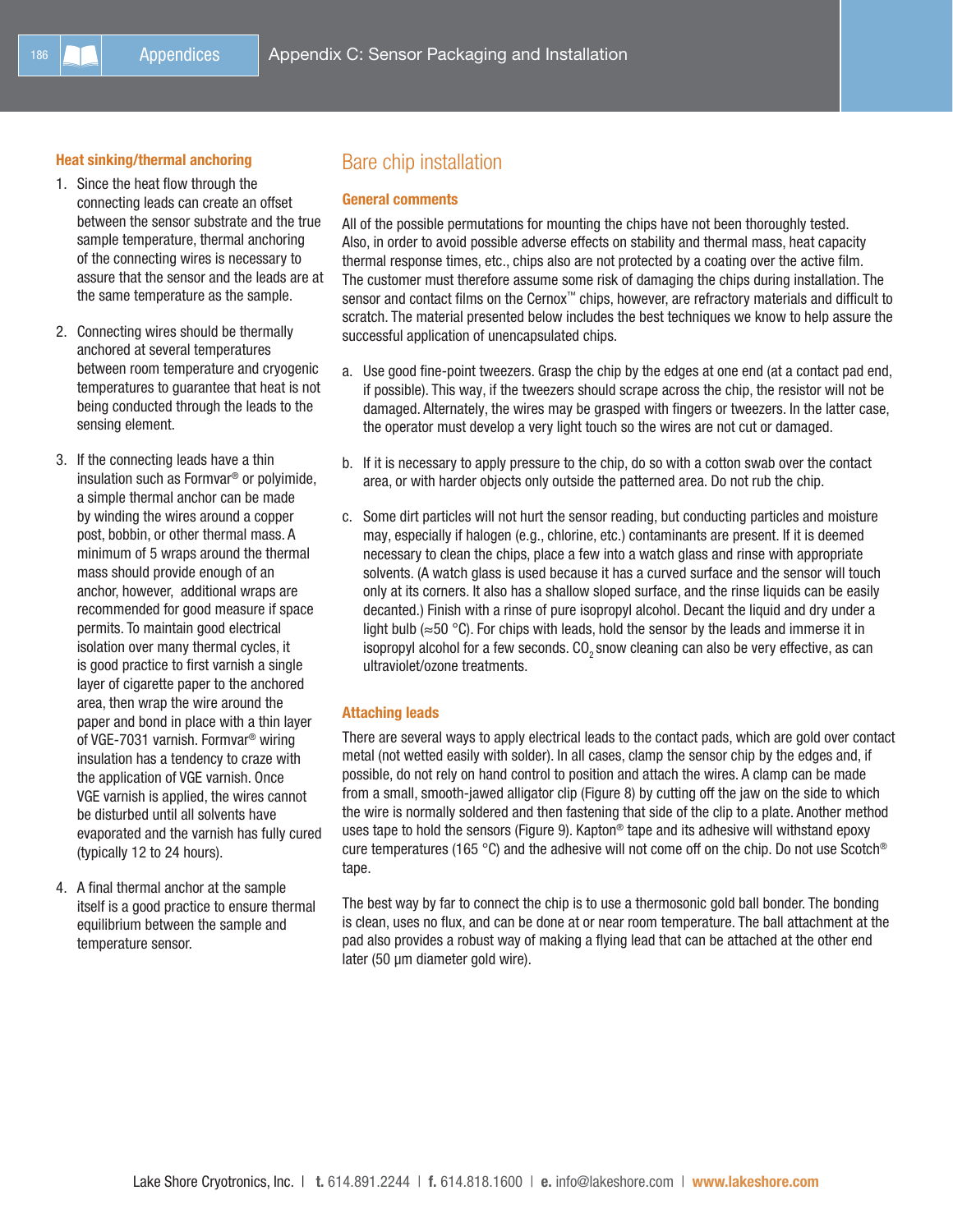Appendices | | | 187

Another way is to use silver-loaded conducting epoxy. Make sure the wire and the pads are clean. Use a flexible wire, 40 AWG or smaller, so undue stress will not be applied to the pads. Use a needle to apply small amounts of epoxy to the pads and to the ceramic substrate as well. If the epoxy must be heated in order to cure, a temperature of up to 200 °C could be tolerated by the chip (not Cernox™). This should be done before calibrating, however, since the calibration may shift slightly (shift may amount to 1% of reading at temperatures above 50 K and 0.05% at 4.2 K and below).

#### Mounting sensor chips

There are several means of attaching a chip to a substrate. It is possible for strain-induced shifts in calibration to occur. Therefore, keep in mind that the greater the expansion difference between the sensor substrate, the bonding substance and the mating piece, the more likely a strain-induced shift in the calibration may occur. If the joint is stable, this shift probably will be reproducible, and an in-situ calibration may remove the uncertainty. The only substance we have found capable of relieving stress during use is pure indium. This will only work with metallized substrates and in systems that can be heated if the joint is to be soldered.

If it is deemed advisable to use an indium solder joint for reasons of strain, and the mating piece cannot be soldered, a "buffer" layer of metallized BeO or sapphire can be used. Solder the chip to the buffer with indium, and use Stycast® 2850FT/catalyst 9 or equivalent epoxy to attach the buffer to the mating piece.

Stycast® 2850FT or another low expansion, nonconducting epoxy can be used for direct mounting as well. If epoxy is used to completely encapsulate the chip, stressinduced calibration shifts of up to 0.5 K can occur at lower temperatures.

If a greased mounting is desired (Apiezon® N or equivalent), the sensor could be inserted into a hole lined with cigarette paper or tied to a greased surface with thread or dental floss, with paper over it to avoid abrasion. The leads must be insulated with plastic sleeving, fiberglass sleeving, epoxy, or other technique.

VGE-7031 varnish is also a good mounting adhesive and is more easily removed than epoxy. It can be soaked into cigarette paper for a more reliable insulating layer for the leads. The substrate of the sensor is already insulating.



The lead wires on a chip sensor are necessarily small in diameter. 50 µm diameter gold wire has a break strength of about 25 g, and 62 µm (42 AWG) copper wire has a rated tensile strength of about 150 g, but the actual break strength is lower because the weak point is usually at the point of attachment or damage from handling (e.g., tweezer marks). The copper wire will only withstand 2 or 3 sharp 90° bends with a 10 g weight attached. The wire will also peel out of silver-loaded epoxy at a smaller force than the rated break strength. However, with reasonable care, loss from damaged leads is negligible.

#### **Soldering**

Both gold and copper wires will dissolve in In and Pb/Sn solders, but gold dissolves much faster. Gold can be successfully soldered by using a temperature controlled iron set just above the solder's melting point. The wire or other attachment point is tinned, and the gold wire stuck into the solder as the iron is removed. If the gold alloy is any length beyond the solder bead, the joint will be greatly weakened, but it is not difficult to repeatedly make successful joints.

Copper wire does not require the precautions above, but repeated soldering will gradually shorten the wire. Keep in mind that heat sinking may be necessary in some situations, but the joints on the chip, if any, will usually be well heat sunk through the chip.